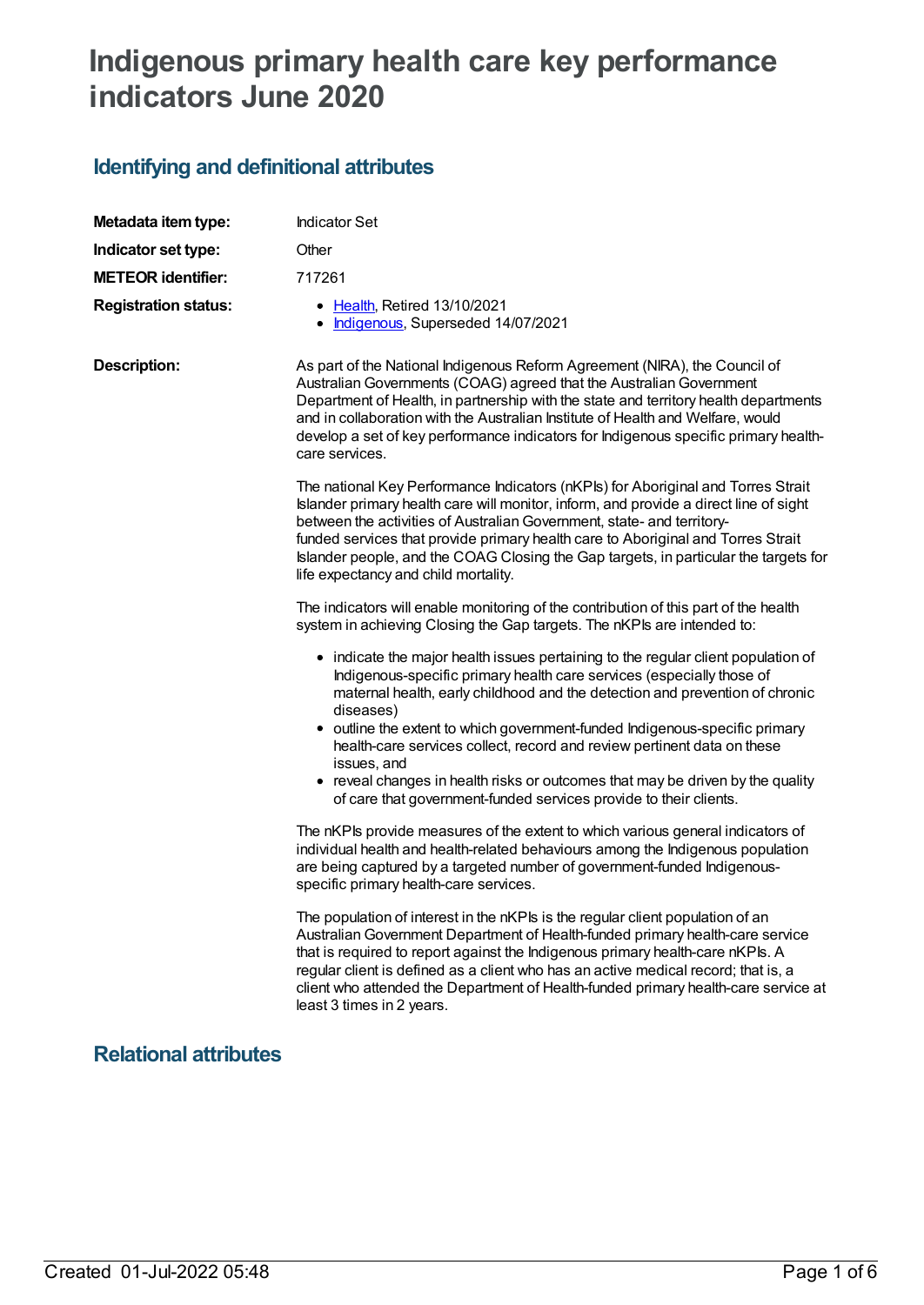| <b>Related metadata</b><br>references:                | Supersedes Indigenous primary health care key performance indicators 2018-<br><u> 2019</u>                                                                                                                                               |
|-------------------------------------------------------|------------------------------------------------------------------------------------------------------------------------------------------------------------------------------------------------------------------------------------------|
|                                                       | • Health, Superseded 16/01/2020<br>· Indigenous, Superseded 14/07/2021                                                                                                                                                                   |
|                                                       | See also <b>Indigenous primary health care NBEDS 2019-20</b>                                                                                                                                                                             |
|                                                       | • Health, Superseded 16/01/2020<br>· Indigenous, Superseded 14/07/2021                                                                                                                                                                   |
|                                                       | See also <b>Indigenous primary health care NBEDS 2020-21</b>                                                                                                                                                                             |
|                                                       | • Health, Retired 13/10/2021                                                                                                                                                                                                             |
|                                                       | Has been superseded by <b>Indigenous-specific primary health care national key</b><br>performance indicators December 2020                                                                                                               |
|                                                       | • Indigenous, Standard 14/07/2021                                                                                                                                                                                                        |
| <b>Outcome areas linked to</b><br>this Indicator set: | Indigenous Australians achieve health outcomes comparable to the broader<br>populationIndigenous, Standard 21/07/2010                                                                                                                    |
| Indicators linked to this<br>Indicator set:           | Indigenous primary health care: PI01a-Number of Indigenous babies born within the<br>previous 12 months whose birthweight has been recorded, June 2020<br>Health, Retired 13/10/2021                                                     |
|                                                       | Indigenous, Superseded 14/07/2021                                                                                                                                                                                                        |
|                                                       | Indigenous primary health care: PI01b-Proportion of Indigenous babies born within<br>the previous 12 months whose birthweight has been recorded, June 2020<br>Health, Retired 13/10/2021                                                 |
|                                                       | Indigenous, Superseded 14/07/2021                                                                                                                                                                                                        |
|                                                       | Indigenous primary health care: PI02a-Number of Indigenous babies born within the<br>previous 12 months whose birthweight results were low, normal or high, June 2020<br>Health, Retired 13/10/2021<br>Indigenous, Superseded 14/07/2021 |
|                                                       | Indigenous primary health care: PI02b-Proportion of Indigenous babies born within<br>the previous 12 months whose birthweight results were low, normal or high, June                                                                     |
|                                                       | 2020<br>Health, Retired 13/10/2021<br>Indigenous, Superseded 14/07/2021                                                                                                                                                                  |
|                                                       | Indigenous primary health care: PI03a-Number of regular clients for whom an MBS<br>Health Assessment for Aboriginal and Torres Strait Islander People (MBS Item<br>715) was claimed, June 2020<br>Health, Retired 13/10/2021             |
|                                                       | Indigenous, Superseded 14/07/2021                                                                                                                                                                                                        |
|                                                       | Indigenous primary health care: PI03b-Proportion of regular clients for whom an<br>MBS Health Assessment for Aboriginal and Torres Strait Islander People (MBS<br>Item 715) was claimed, June 2020                                       |
|                                                       | Health, Retired 13/10/2021<br>Indigenous, Superseded 14/07/2021                                                                                                                                                                          |
|                                                       | Indigenous primary health care: PI04a-Number of Indigenous children who are fully<br>immunised, June 2020                                                                                                                                |
|                                                       | Health, Retired 13/10/2021<br>Indigenous, Superseded 14/07/2021                                                                                                                                                                          |
|                                                       | Indigenous primary health care: PI04b-Proportion of Indigenous children who are<br>fully immunised, June 2020                                                                                                                            |
|                                                       | Health, Retired 13/10/2021<br>Indigenous, Superseded 14/07/2021                                                                                                                                                                          |
|                                                       | Indigenous primary health care: PI05a-Number of regular clients with Type II<br>diabetes who have had an HbA1c measurement result recorded, June 2020<br>Health, Retired 13/10/2021                                                      |

[Indigenous](https://meteor.aihw.gov.au/RegistrationAuthority/6), Superseded 14/07/2021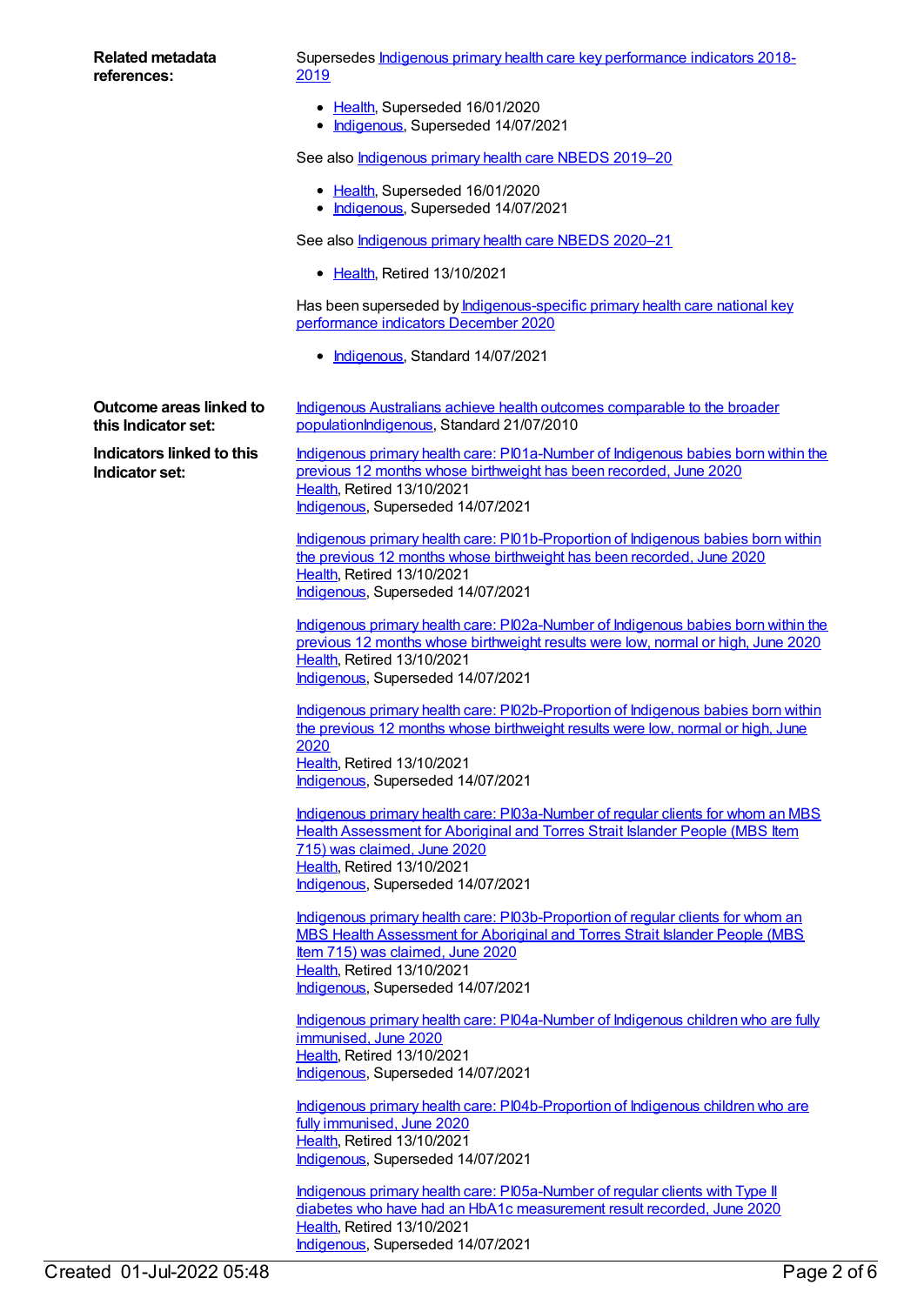Indigenous primary health care: [PI05b-Proportion](https://meteor.aihw.gov.au/content/717285) of regular clients with Type II diabetes who have had an HbA1c measurement result recorded, June 2020 [Health](https://meteor.aihw.gov.au/RegistrationAuthority/12), Retired 13/10/2021 [Indigenous](https://meteor.aihw.gov.au/RegistrationAuthority/6), Superseded 14/07/2021

Indigenous primary health care: [PI06a-Number](https://meteor.aihw.gov.au/content/717287) of regular clients with Type II diabetes whose HbA1c measurement result was within a specified level, June 2020 [Health](https://meteor.aihw.gov.au/RegistrationAuthority/12), Retired 13/10/2021 [Indigenous](https://meteor.aihw.gov.au/RegistrationAuthority/6), Superseded 14/07/2021

Indigenous primary health care: [PI06b-Proportion](https://meteor.aihw.gov.au/content/717289) of regular clients with Type II diabetes whose HbA1c measurement result was within a specified level, June 2020 [Health](https://meteor.aihw.gov.au/RegistrationAuthority/12), Retired 13/10/2021 [Indigenous](https://meteor.aihw.gov.au/RegistrationAuthority/6), Superseded 14/07/2021

Indigenous primary health care: [PI07a-Number](https://meteor.aihw.gov.au/content/717292) of regular clients with a chronic disease for whom a GP Management Plan (MBS Item 721) was claimed, June 2020 [Health](https://meteor.aihw.gov.au/RegistrationAuthority/12), Retired 13/10/2021 [Indigenous](https://meteor.aihw.gov.au/RegistrationAuthority/6), Superseded 14/07/2021

Indigenous primary health care: [PI07b-Proportion](https://meteor.aihw.gov.au/content/717294) of regular clients with a chronic disease for whom a GP Management Plan (MBS Item 721) was claimed, June 2020 [Health](https://meteor.aihw.gov.au/RegistrationAuthority/12), Retired 13/10/2021 [Indigenous](https://meteor.aihw.gov.au/RegistrationAuthority/6), Superseded 14/07/2021

Indigenous primary health care: [PI08a-Number](https://meteor.aihw.gov.au/content/717296) of regular clients with a chronic disease for whom a Team Care Arrangement (MBS Item 723) was claimed, June 2020 [Health](https://meteor.aihw.gov.au/RegistrationAuthority/12), Retired 13/10/2021 [Indigenous](https://meteor.aihw.gov.au/RegistrationAuthority/6), Superseded 14/07/2021

Indigenous primary health care: [PI08b-Proportion](https://meteor.aihw.gov.au/content/717298) of regular clients with a chronic disease for whom a Team Care Arrangement (MBS Item 723) was claimed, June 2020 [Health](https://meteor.aihw.gov.au/RegistrationAuthority/12), Retired 13/10/2021 [Indigenous](https://meteor.aihw.gov.au/RegistrationAuthority/6), Superseded 14/07/2021

Indigenous primary health care: [PI09a-Number](https://meteor.aihw.gov.au/content/717300) of regular clients whose smoking status has been recorded, June 2020 [Health](https://meteor.aihw.gov.au/RegistrationAuthority/12), Retired 13/10/2021 [Indigenous](https://meteor.aihw.gov.au/RegistrationAuthority/6), Superseded 14/07/2021

Indigenous primary health care: [PI09b-Proportion](https://meteor.aihw.gov.au/content/717302) of regular clients whose smoking status has been recorded, June 2020 [Health](https://meteor.aihw.gov.au/RegistrationAuthority/12), Retired 13/10/2021 [Indigenous](https://meteor.aihw.gov.au/RegistrationAuthority/6), Superseded 14/07/2021

Indigenous primary health care: [PI10a-Number](https://meteor.aihw.gov.au/content/717304) of regular clients with a smoking status result, June 2020 [Health](https://meteor.aihw.gov.au/RegistrationAuthority/12), Retired 13/10/2021 [Indigenous](https://meteor.aihw.gov.au/RegistrationAuthority/6), Superseded 14/07/2021

Indigenous primary health care: [PI10b-Proportion](https://meteor.aihw.gov.au/content/717306) of regular clients with a smoking status result, June 2020 [Health](https://meteor.aihw.gov.au/RegistrationAuthority/12), Retired 13/10/2021 [Indigenous](https://meteor.aihw.gov.au/RegistrationAuthority/6), Superseded 14/07/2021

Indigenous primary health care: [PI11a-Number](https://meteor.aihw.gov.au/content/717308) of regular clients who gave birth within the previous 12 months with a smoking status of 'current smoker', 'ex-smoker' or 'never smoked', June 2020 [Health](https://meteor.aihw.gov.au/RegistrationAuthority/12), Retired 13/10/2021 [Indigenous](https://meteor.aihw.gov.au/RegistrationAuthority/6), Superseded 14/07/2021

Indigenous primary health care: [PI11b-Proportion](https://meteor.aihw.gov.au/content/717310) of regular clients who gave birth within the previous 12 months with a smoking status of 'current smoker', 'ex-smoker' or 'never smoked', June 2020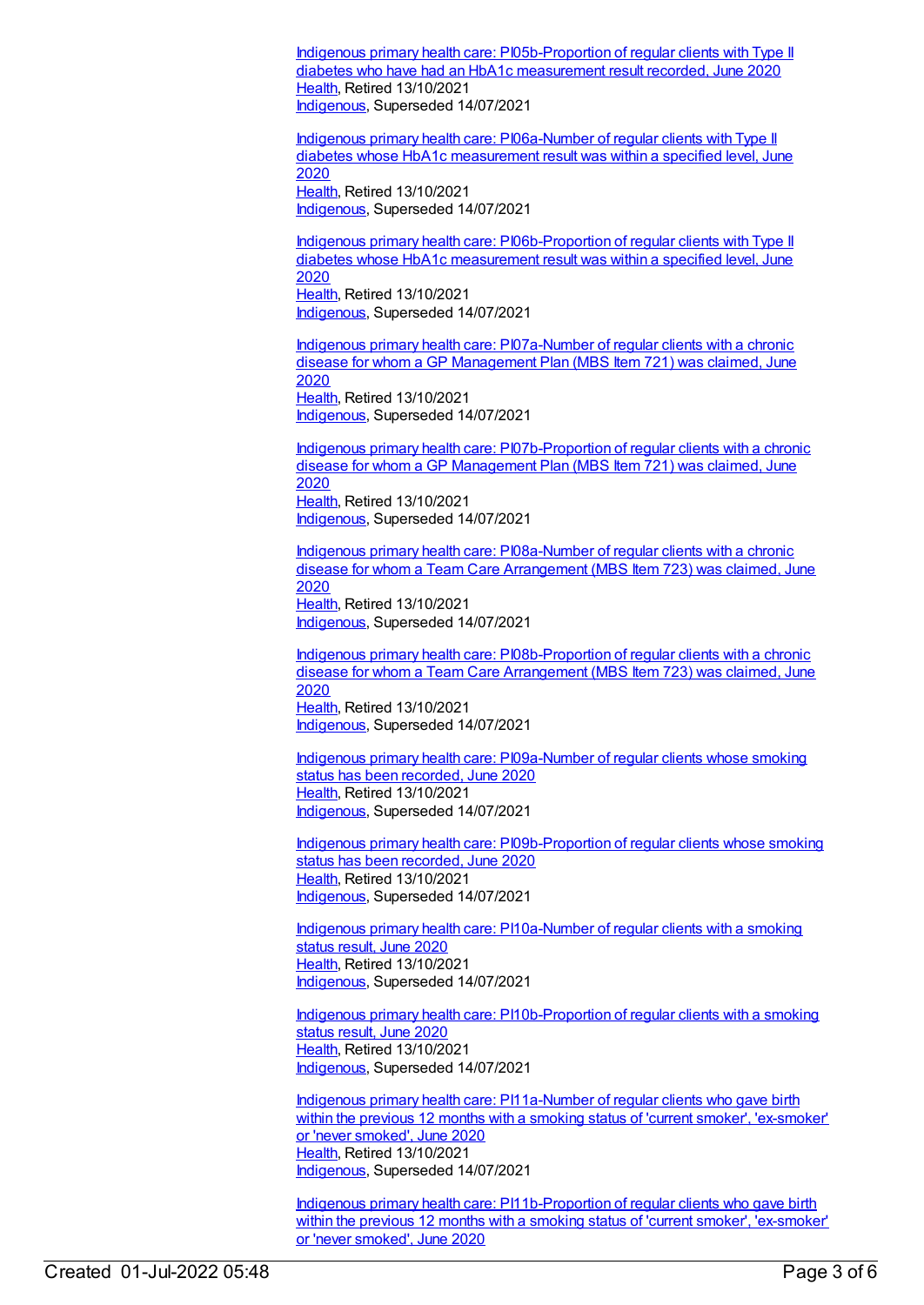[Health](https://meteor.aihw.gov.au/RegistrationAuthority/12), Retired 13/10/2021 [Indigenous](https://meteor.aihw.gov.au/RegistrationAuthority/6), Superseded 14/07/2021

Indigenous primary health care: [PI12a-Number](https://meteor.aihw.gov.au/content/717312) of regular clients who are classified as overweight or obese, June 2020 [Health](https://meteor.aihw.gov.au/RegistrationAuthority/12), Retired 13/10/2021 [Indigenous](https://meteor.aihw.gov.au/RegistrationAuthority/6), Superseded 14/07/2021

Indigenous primary health care: [PI12b-Proportion](https://meteor.aihw.gov.au/content/717314) of regular clients who are classified as overweight or obese, June 2020 [Health](https://meteor.aihw.gov.au/RegistrationAuthority/12), Retired 13/10/2021 [Indigenous](https://meteor.aihw.gov.au/RegistrationAuthority/6), Superseded 14/07/2021

Indigenous primary health care: [PI13a-Number](https://meteor.aihw.gov.au/content/717316) of regular clients who had their first antenatal care visit within specified periods, June 2020 [Health](https://meteor.aihw.gov.au/RegistrationAuthority/12), Retired 13/10/2021 [Indigenous](https://meteor.aihw.gov.au/RegistrationAuthority/6), Superseded 14/07/2021

Indigenous primary health care: [PI13b-Proportion](https://meteor.aihw.gov.au/content/717318) of regular clients who had their first antenatal care visit within specified periods, June 2020 [Health](https://meteor.aihw.gov.au/RegistrationAuthority/12), Retired 13/10/2021 [Indigenous](https://meteor.aihw.gov.au/RegistrationAuthority/6), Superseded 14/07/2021

Indigenous primary health care: [PI14a-Number](https://meteor.aihw.gov.au/content/717320) of regular clients aged 50 years and over who are immunised against influenza, June 2020 [Health](https://meteor.aihw.gov.au/RegistrationAuthority/12), Retired 13/10/2021 [Indigenous](https://meteor.aihw.gov.au/RegistrationAuthority/6), Superseded 14/07/2021

Indigenous primary health care: [PI14b-Proportion](https://meteor.aihw.gov.au/content/717322) of regular clients aged 50 years and over who are immunised against influenza, June 2020 [Health](https://meteor.aihw.gov.au/RegistrationAuthority/12), Retired 13/10/2021 [Indigenous](https://meteor.aihw.gov.au/RegistrationAuthority/6), Superseded 14/07/2021

Indigenous primary health care: [PI15a-Number](https://meteor.aihw.gov.au/content/717324) of regular clients with Type II diabetes or chronic obstructive pulmonary disease (COPD) who are immunised against influenza, June 2020 [Health](https://meteor.aihw.gov.au/RegistrationAuthority/12), Retired 13/10/2021 [Indigenous](https://meteor.aihw.gov.au/RegistrationAuthority/6), Superseded 14/07/2021

Indigenous primary health care: [PI15b-Proportion](https://meteor.aihw.gov.au/content/717326) of regular clients with Type II diabetes or chronic obstructive pulmonary disease (COPD) who are immunised against influenza, June 2020 [Health](https://meteor.aihw.gov.au/RegistrationAuthority/12), Retired 13/10/2021 [Indigenous](https://meteor.aihw.gov.au/RegistrationAuthority/6), Superseded 14/07/2021

Indigenous primary health care: [PI16a-Number](https://meteor.aihw.gov.au/content/717330) of regular clients whose alcohol consumption status has been recorded, June 2020 [Health](https://meteor.aihw.gov.au/RegistrationAuthority/12), Retired 13/10/2021 [Indigenous](https://meteor.aihw.gov.au/RegistrationAuthority/6), Superseded 14/07/2021

Indigenous primary health care: [PI16b-Proportion](https://meteor.aihw.gov.au/content/717332) of regular clients whose alcohol consumption status has been recorded, June 2020 [Health](https://meteor.aihw.gov.au/RegistrationAuthority/12), Retired 13/10/2021 [Indigenous](https://meteor.aihw.gov.au/RegistrationAuthority/6), Superseded 14/07/2021

Indigenous primary health care: [PI17a-Number](https://meteor.aihw.gov.au/content/717334) of regular clients who had an AUDIT-C with result within specified levels, June 2020 [Health](https://meteor.aihw.gov.au/RegistrationAuthority/12), Retired 13/10/2021 [Indigenous](https://meteor.aihw.gov.au/RegistrationAuthority/6), Superseded 14/07/2021

Indigenous primary health care: [PI17b-Proportion](https://meteor.aihw.gov.au/content/717336) of regular clients who had an AUDIT-C with result within specified levels, June 2020 [Health](https://meteor.aihw.gov.au/RegistrationAuthority/12), Retired 13/10/2021 [Indigenous](https://meteor.aihw.gov.au/RegistrationAuthority/6), Superseded 14/07/2021

Indigenous primary health care: [PI18a-Number](https://meteor.aihw.gov.au/content/717338) of regular clients with a selected chronic disease who have had a kidney function test, June 2020 [Health](https://meteor.aihw.gov.au/RegistrationAuthority/12), Retired 13/10/2021 [Indigenous](https://meteor.aihw.gov.au/RegistrationAuthority/6), Superseded 14/07/2021

Indigenous primary health care: [PI18b-Proportion](https://meteor.aihw.gov.au/content/717340) of regular clients with a selected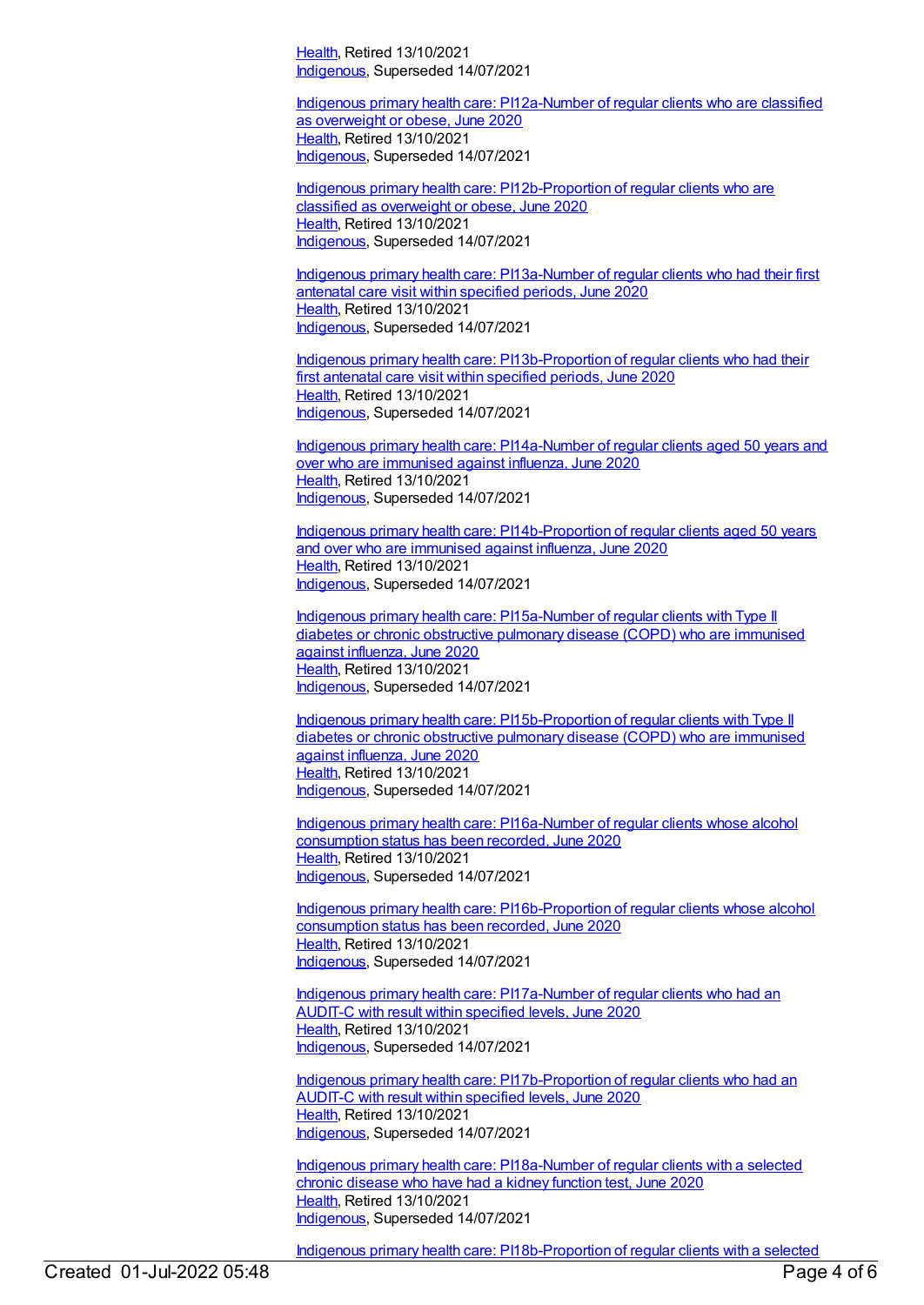chronic disease who have had a kidney function test, June 2020 [Health](https://meteor.aihw.gov.au/RegistrationAuthority/12), Retired 13/10/2021 [Indigenous](https://meteor.aihw.gov.au/RegistrationAuthority/6), Superseded 14/07/2021

Indigenous primary health care: [PI19a-Number](https://meteor.aihw.gov.au/content/717342) of regular clients with a selected chronic disease who have had a kidney function test with results within specified levels, June 2020 [Health](https://meteor.aihw.gov.au/RegistrationAuthority/12), Retired 13/10/2021 [Indigenous](https://meteor.aihw.gov.au/RegistrationAuthority/6), Superseded 14/07/2021

Indigenous primary health care: [PI19b-Proportion](https://meteor.aihw.gov.au/content/717344) of regular clients with a selected chronic disease who have had a kidney function test with results within specified levels, June 2020 [Health](https://meteor.aihw.gov.au/RegistrationAuthority/12), Retired 13/10/2021 [Indigenous](https://meteor.aihw.gov.au/RegistrationAuthority/6), Superseded 14/07/2021

Indigenous primary health care: PI20a-Number of regular clients who have had the necessary risk factors assessed to enable [cardiovascular](https://meteor.aihw.gov.au/content/717348) disease (CVD) assessment, June 2020 [Health](https://meteor.aihw.gov.au/RegistrationAuthority/12), Retired 13/10/2021 [Indigenous](https://meteor.aihw.gov.au/RegistrationAuthority/6), Superseded 14/07/2021

Indigenous primary health care: [PI20b-Proportion](https://meteor.aihw.gov.au/content/717350) of regular clients who have had the necessary risk factors assessed to enable cardiovascular disease (CVD) assessment, June 2020 [Health](https://meteor.aihw.gov.au/RegistrationAuthority/12), Retired 13/10/2021 [Indigenous](https://meteor.aihw.gov.au/RegistrationAuthority/6), Superseded 14/07/2021

Indigenous primary health care: PI21a-Number of regular clients aged 35 to 74 years who have had an absolute [cardiovascular](https://meteor.aihw.gov.au/content/717352) disease (CVD) risk assessment with results within specified levels, June 2020 [Health](https://meteor.aihw.gov.au/RegistrationAuthority/12), Retired 13/10/2021 [Indigenous](https://meteor.aihw.gov.au/RegistrationAuthority/6), Superseded 14/07/2021

Indigenous primary health care: [PI21b-Proportion](https://meteor.aihw.gov.au/content/717354) of regular clients aged 35 to 74 years who have had an absolute cardiovascular disease (CVD) risk assessment with results within specified levels, June 2020 [Health](https://meteor.aihw.gov.au/RegistrationAuthority/12), Retired 13/10/2021 [Indigenous](https://meteor.aihw.gov.au/RegistrationAuthority/6), Superseded 14/07/2021

Indigenous primary health care: [PI22a-Number](https://meteor.aihw.gov.au/content/717356) of regular clients who have had a cervical screening, June 2020 [Health](https://meteor.aihw.gov.au/RegistrationAuthority/12), Retired 13/10/2021 [Indigenous](https://meteor.aihw.gov.au/RegistrationAuthority/6), Superseded 14/07/2021

Indigenous primary health care: [PI22b-Proportion](https://meteor.aihw.gov.au/content/717358) of regular clients who have had a cervical screening, June 2020 [Health](https://meteor.aihw.gov.au/RegistrationAuthority/12), Retired 13/10/2021 [Indigenous](https://meteor.aihw.gov.au/RegistrationAuthority/6), Superseded 14/07/2021

Indigenous primary health care: [PI23a-Number](https://meteor.aihw.gov.au/content/717360) of regular clients with Type II diabetes who have had a blood pressure measurement result recorded, June 2020 [Health](https://meteor.aihw.gov.au/RegistrationAuthority/12), Retired 13/10/2021 [Indigenous](https://meteor.aihw.gov.au/RegistrationAuthority/6), Superseded 14/07/2021

Indigenous primary health care: [PI23b-Proportion](https://meteor.aihw.gov.au/content/717362) of regular clients with Type II diabetes who have had a blood pressure measurement result recorded, June 2020 [Health](https://meteor.aihw.gov.au/RegistrationAuthority/12), Retired 13/10/2021 [Indigenous](https://meteor.aihw.gov.au/RegistrationAuthority/6), Superseded 14/07/2021

Indigenous primary health care: [PI24a-Number](https://meteor.aihw.gov.au/content/717366) of regular clients with Type II diabetes whose blood pressure measurement result was less than or equal to 130/80 mmHg, June 2020 [Health](https://meteor.aihw.gov.au/RegistrationAuthority/12), Retired 13/10/2021 [Indigenous](https://meteor.aihw.gov.au/RegistrationAuthority/6), Superseded 14/07/2021

Indigenous primary health care: [PI24b-Proportion](https://meteor.aihw.gov.au/content/717368) of regular clients with Type II diabetes whose blood pressure measurement result was less than or equal to 130/80 mmHg, June 2020 [Health](https://meteor.aihw.gov.au/RegistrationAuthority/12), Retired 13/10/2021